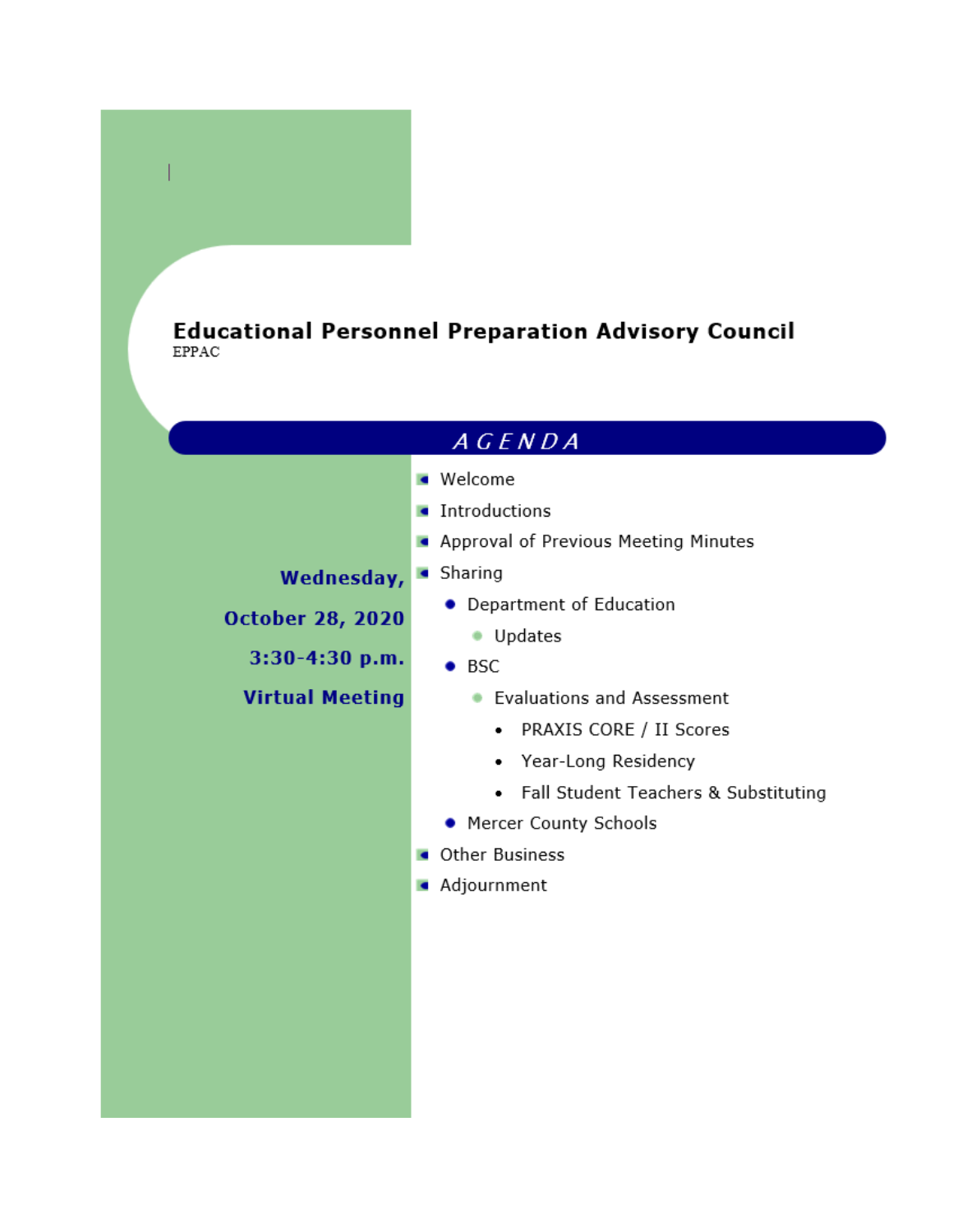#### Bluefield State College Fall EPPAC meeting October 28, 2020

The Fall EPPAC meeting was called to order at 3:30 p.m. by Dr. Terene Stiltner by virtual meeting.

**Members present:** Dr. Terene Stiltner, Dr. Shelia Sargent-Martin, Dr. Darrell Thompson, Dr. Amanda Banks, Dr. Rodney Montague, Dr. Jan Czarnecki, Dr. Ted Lewis, Robert Mellace (WVDE), Shellie Simpson (MCPS), Angela Damon (MCPS), Teresa Guill (MCPS)

A motion was made to approve the **Minutes for the Fall 2019** by Dr. Sargent-Martin and seconded by Dr. Banks.

**WVDE updates:** Robert Mellace with WVDE introduced himself and other members of his team.

**Teacher recruitment:** Praxis Exams and alternative certification pathways.

Snapshot of Teacher preparation reflects all that they work on (including: licensure pathways, induction, teacher leadership, teacher celebrations).

**Policies:** 5100 + 5202 (requirements for licensure also changes in residency model allowing time in private schools). Changes with terms of National Accreditations, residency model, parameters for clinical experiences. November 16, 2020 is the deadline for comments.

#### **Licensure form changes**

**COVID-19 Model:** Adjustments on website, related to Higher Education. Jodi Oliveto is go-to with questions. We currently have MOU's with four counties about TIR's (Mercer, McDowell, Wyoming, Raleigh). Dr, Shelia Sargent-Martin concerned that some might not be ready 24R (Second semester).

What about Praxis? What about completers who miss questions on one test out of eight tests and provisional license is about to expire. Robert Mellace asked Dr. Shelia Sargent-Martin to call him. Completers may be able to pursue alternative certification.

**PRAXIS CORE/II scores:** Dr. Terene Stiltner stated we are very pleased with 100% Praxis pass rates and completers. We are moving to a year -long residency model.

15 Students in Residency II: 9 Students went to subbing, and 4 Students are TIR's. 13 Students next semester with 12 Students subbing.

Shellie Simpson is so excited about sub program because the lack of subs that been an issue in the school system.

**Mercer County Schools:** Angela Damon for Bluefield Intermediate School stated the sub situation has been "seamless" and is working well. However, recommended communication of college's expectations for students to meet requirements (paperwork etc.). We need to all be on same page.

Dr. Terene Stiltner stated a week may be set aside, so students can remain in classroom to complete TPA related pre and post-test, along with unit plan delivery. Dr. Terene Stiltner asked what Bluefield State College Teacher prep program can do to help student teachers better acclimate to virtual teaching. - Get signed up with Outlook email thru MCRS. Practice with the TEAMS - takes student teachers time to get used to it, so it would help for them to be prepared with this technology coming in.

Dr. Shelia Sargent-Martin stated that we can pay a small stipend to someone with MCPS, to come to Bluefield State College to train our student teachers. (Amanda Ether may be a person to help us). WVEIS (grade entry) training is also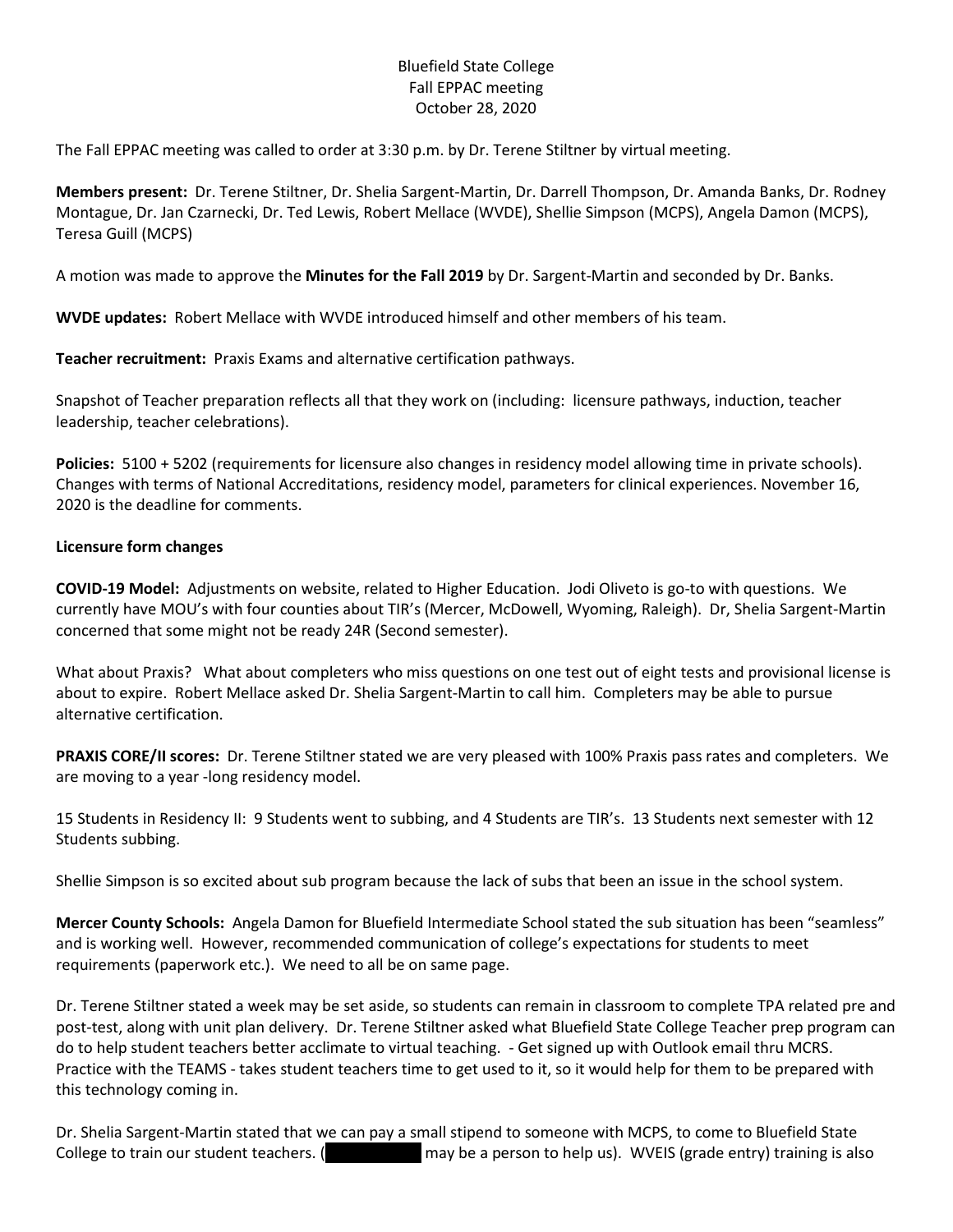needed, student teachers need to be familiar with tabs…what it is and how to use it at county level. Brent Murphy is the Tech Director and may be able to set dummy accounts for practice.

**Other Business:** Shellie Simpson (MCPS) stated remote learning has been very challenging for teachers- -but things are getting better.

Dr. Shelia Sargent-Martin asked about a time to meet for PDS meeting with teachers. Staggered TEAMS meetings across district make it hard to schedule a meeting time. Dr. Shelia Sargent-Martin suggested taped meeting for teachers to access later. Angela Damon suggested paying teachers a stipend for teachers to attend after school. Dr. Shelia Sargent-Martin said she would check on doing the stipend.

**QUESTIONS/CONCERNS:** Dr. Terene Stiltner asked for questions and concerns. No questions or suggestions.

The meeting was adjourned at 4:30 p.m.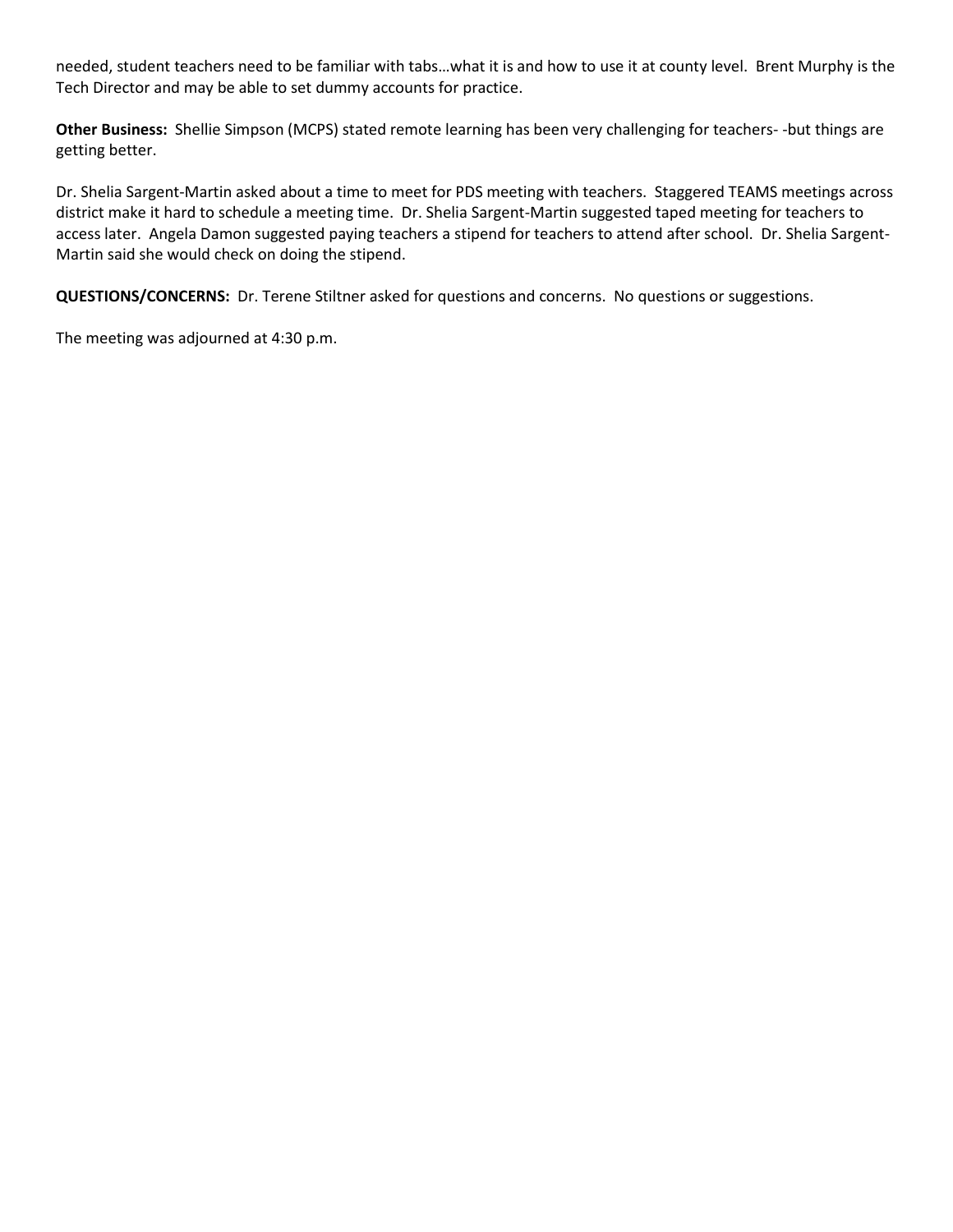**Educational Personnel Preparation Advisory Council**<br>EPPAC

| A G E N D A            |                                         |
|------------------------|-----------------------------------------|
|                        | <b>Welcome</b>                          |
|                        | Introductions                           |
|                        | Approval of Previous Meeting Minutes    |
| Wednesday,             | • Sharing                               |
| April 7, 2021          | • Department of Education               |
|                        | Updates                                 |
| $3:30-4:30$ p.m.       | ⊦ BSC                                   |
| <b>Virtual Meeting</b> | <b>Evaluations and Assessment</b>       |
|                        | Graduate Employment<br>٠                |
|                        | <b>PRAXIS Scores</b><br>٠               |
|                        | Year-Long Residency / PPSP<br>$\bullet$ |
|                        | Curriculum Changes                      |
|                        | Program Review / HLC<br>٠               |
|                        | • Mercer County Schools                 |
|                        | Other Business                          |
|                        | • Adjournment                           |
|                        |                                         |
|                        |                                         |
|                        |                                         |
|                        |                                         |
|                        |                                         |
|                        |                                         |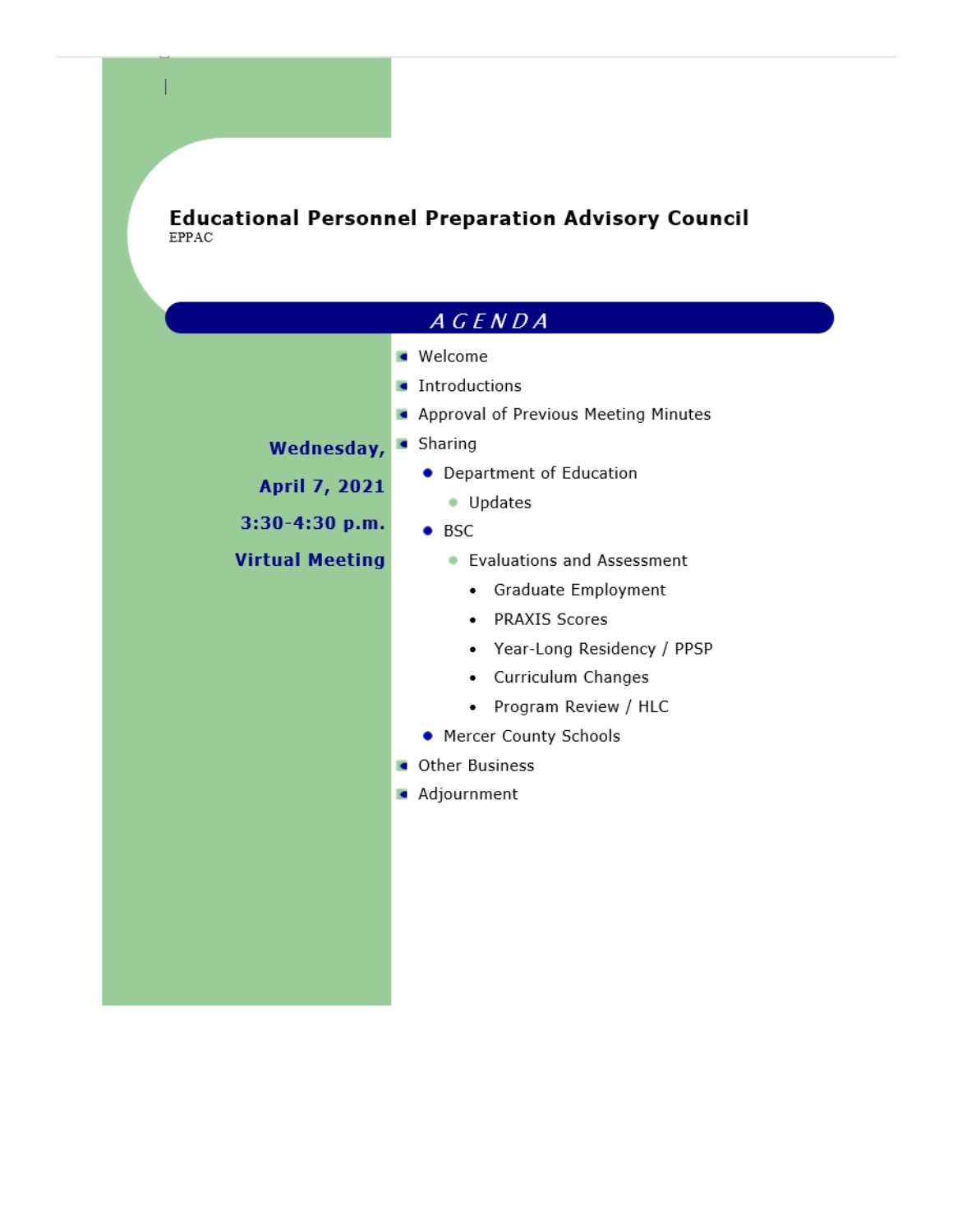## **Bluefield State College Spring EPPAC meeting April 7, 2021**

The Spring EPPAC meeting was called to order at 3:30 p.m. by Mrs. Terene Stiltner in room 307 of the P.E. building at Bluefield State College.

**Members present**: Dr. Shelia Sargent-Martin, Dr. Terene Stiltner, Dr. Darrell Thompson, Dr. Amanda Banks, Ms. Jodi Oliveto, Dr. Dharshana Arachchi, Dr. Jan Czarnecki, Ms. Ashley Bowen, Ms. Alexis Munsey

Minutes of the Fall 2020 were read and motion was made to accept by Dr. Amanda Banks and seconded by Dr. Darrell Thompson.

Pleased to report that 100% of our 2018-2019 graduates remain employed in the field of education after two years as well as 100% of our 2019-2020 graduates after one year.

State policy related to passing Praxis 2 to qualify to student teach is once again in effect. BSC's Education faculty are pleased with current Praxis 2 and related test scores. Scores will count through August, so percentage of candidates that are passing may go up. We are hopeful the pass rate will increase upwards of 100 percent.

Pre-Professional Substitute Program…

5 candidates participated in fall, 7 in spring

Subbing student teachers were assigned to a school for student teaching but were pulled to sub in classrooms where/when needed.

Our student teachers have been subbing frequently and get paid.

Some candidates are in long-term subbing positions and are also compensated.

There are upcoming changes to BSC's Ed curriculum:

- 1. No changes in course content.
- 2. Changes in credit hours and/or combined courses.
- 3. Our student teaching courses now reflect new WVDE policy about yearlong residency.

We are preparing to submit our 5-year review for Ed program.

BSC is undergoing preparation for an HLC visit that will occur April 9-11 of 2022. \_\_\_\_\_\_\_\_\_\_\_\_\_\_\_\_\_\_\_\_\_\_\_\_\_\_\_\_\_\_\_\_\_\_\_\_\_\_\_\_\_\_\_\_\_\_\_\_\_\_\_\_\_\_\_\_\_\_\_\_\_\_\_\_\_

### Jodi Oliveto (WVDE)…highlights within WVDE:

Policy 5100 went out for comment and has been revised. Those revisions are now in effect. There are changes in language related to policy 202 and 5100, which are essentially sister policies. Since they are very similar, there is frequent cross-referencing within each policy. One change involved condensing the appendices of Policy 5100 from 72 to 38 pages. Some documents were removed from the appendix and placed on the WVDE website as live documents (e.g., CAEP accreditation).

The WVDE joined stakeholders across WV to place parameters around residency model. Changes include:

- 1. Clarified language and definitions related to student teaching
- 2. Permission for candidates to student teach in accredited non-public schools.
- 3. Removal of all CAEP-specific language to entertain possibly of other national accreditors. Now CAEPinfo is in resource pages online.
- 4. A K-12 email address is now an option for candidates during their entire residency year (this gives them access to Microsoft Office documents).